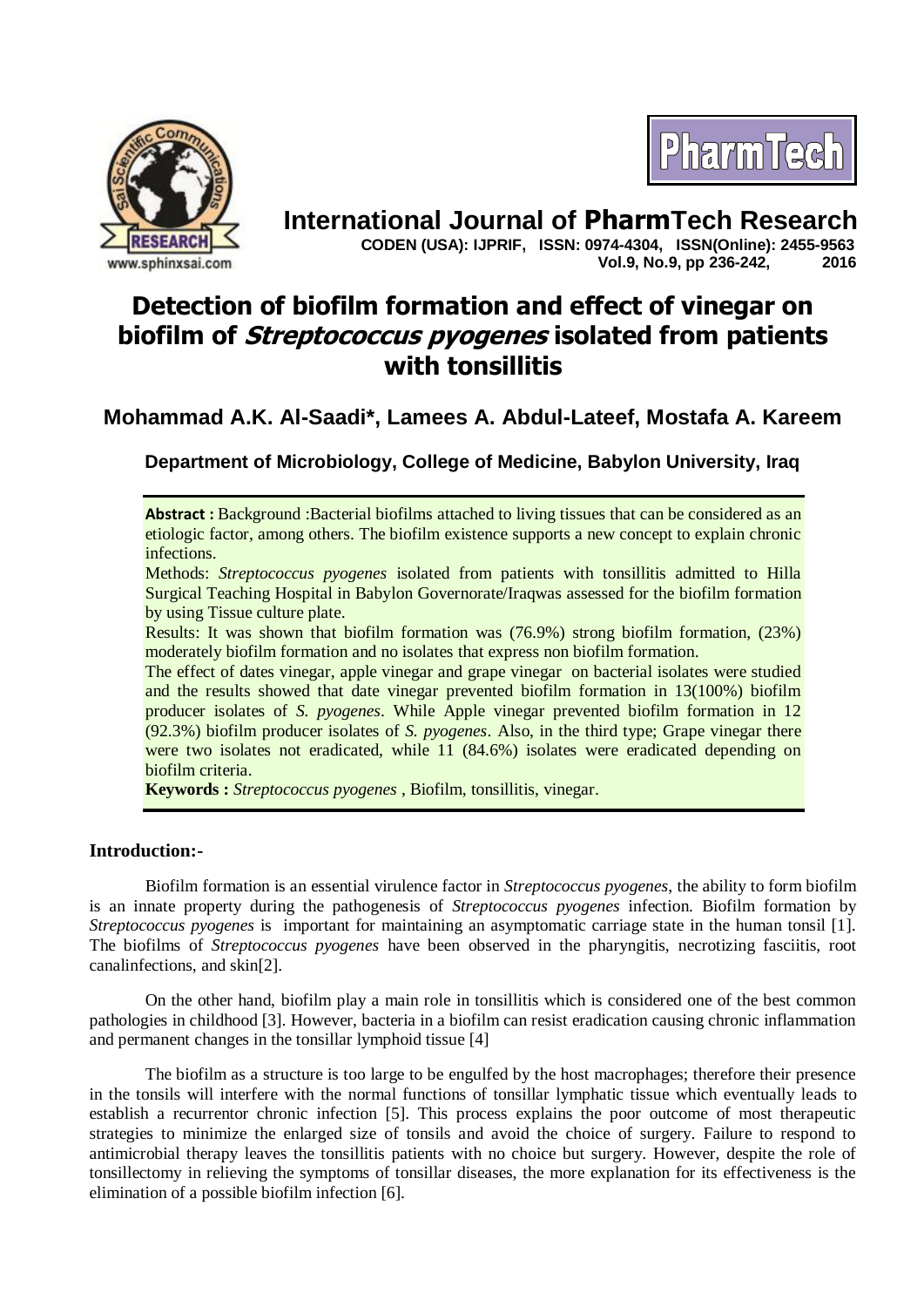Vinegar which is a liquid comprised mainly of acetic acid, typically 4-18% acetic acid of mass, which is prepared in households by the fermentation of many fruits. This solution is also commercially available, it is cheap and easily found in markets. There are various studies which support the antimicrobial effects of vinegar [7].

So, vinegar has been indicated as an antiseptic agent due to its medicinal properties and has been used for the treatment of infected wounds[8].The main content of vinegar represented by acids specially acetic acid [9].however, vinegar was used as anti-biofilm due to antibacterial effect of acetic acid that treats infections caused by fungiorbacteria [10]

 The activity of acetic acid in prevention of biofilm formation may be attributed to the depression of the intracellular pH by ionization of the dissociated acid molecule, direct pH reduction of the substrate, or disruption of substrate transport by alteration of the biofilm bacterial permeability.

# **Materials and Methods**

#### **Patients:-**

A total 100samples (throat swab), only thirteen isolates of *Streptococcus pyogenes* were obtained from patients suffering from tonsillitis by standard bacteriological methods. All samples were obtained from patients or individuals who admitted to Hilla Surgical Teaching Hospital in Babylon Governorate/Iraq.

#### **Bacterial Identification:**

The swab has been inoculated on culture media and incubated aerobically for 24hrs at 37°C. The grampositive bacteria was performed by standard biochemical tests (catalase test, oxidase test, bacitracin sensitivity test, API 9 strepto system) [11].

### **Biofilm Production: Tissue culture plate method (TCP):**

The tissue culture plate method assay described by [12]is most used and it was considered as a standard test for detection of biofilm formation. In the present study, all isolates were screened for their ability to form biofilm by tissue culture plate method as described by [12] with a modification in duration of incubation which was extended to (24) hours according to [13]*.* 

Isolates from fresh agar plates were inoculated in tryptic soy broth and incubated for 18 hrs. at  $37^{\circ}$ C in stationary condition and diluted (1) in (100) with fresh medium. Individual wells of sterile polystyrene (96) well-flat bottom tissue culture plates were filled with (0.2ml) aliquots of the diluted cultures and only broth served as control to check sterility and non-specific binding of media. The TCP were incubated for (18 hours) and (24 hours) at (37°C). After incubation content of each well was gently removed by tapping the plates. The wells were washed four times with (0.2 mL) of phosphate buffer saline (pH 7.2) to remove free-floating 'planktonic' bacteria. Biofilms formed by adherent 'sessile' organisms in plate were fixed with sodium acetate  $(2%)$  and stained with crystal violet  $(0.1%$  w/v). Excess stain was rinsed off by thorough washing with deionized water and plates were kept for drying. Adherent bacterial cells usually formed biofilm on all side wells and were uniformly stained with crystal violet. Optical density of stained adherent bacteria was determined with a micro ELISA auto reader at wavelength of 450/630nm.

Experiment was performed in triplicate and repeated three times, the data was then averaged, and the results were interpreted according to [13] as:*.*

 $Strong = > 0.29$ Moderate=0.15-0.29  $Weak = < 0.15$ 

#### **Effect of vinegars(Date, Apple, Grape) on biofilm formation:**

The identical procedure described in tissue culture plate method for detection biofilm formation were done with some modification, vinegar(date, apple, grape)5% were added to samples in wells of sterile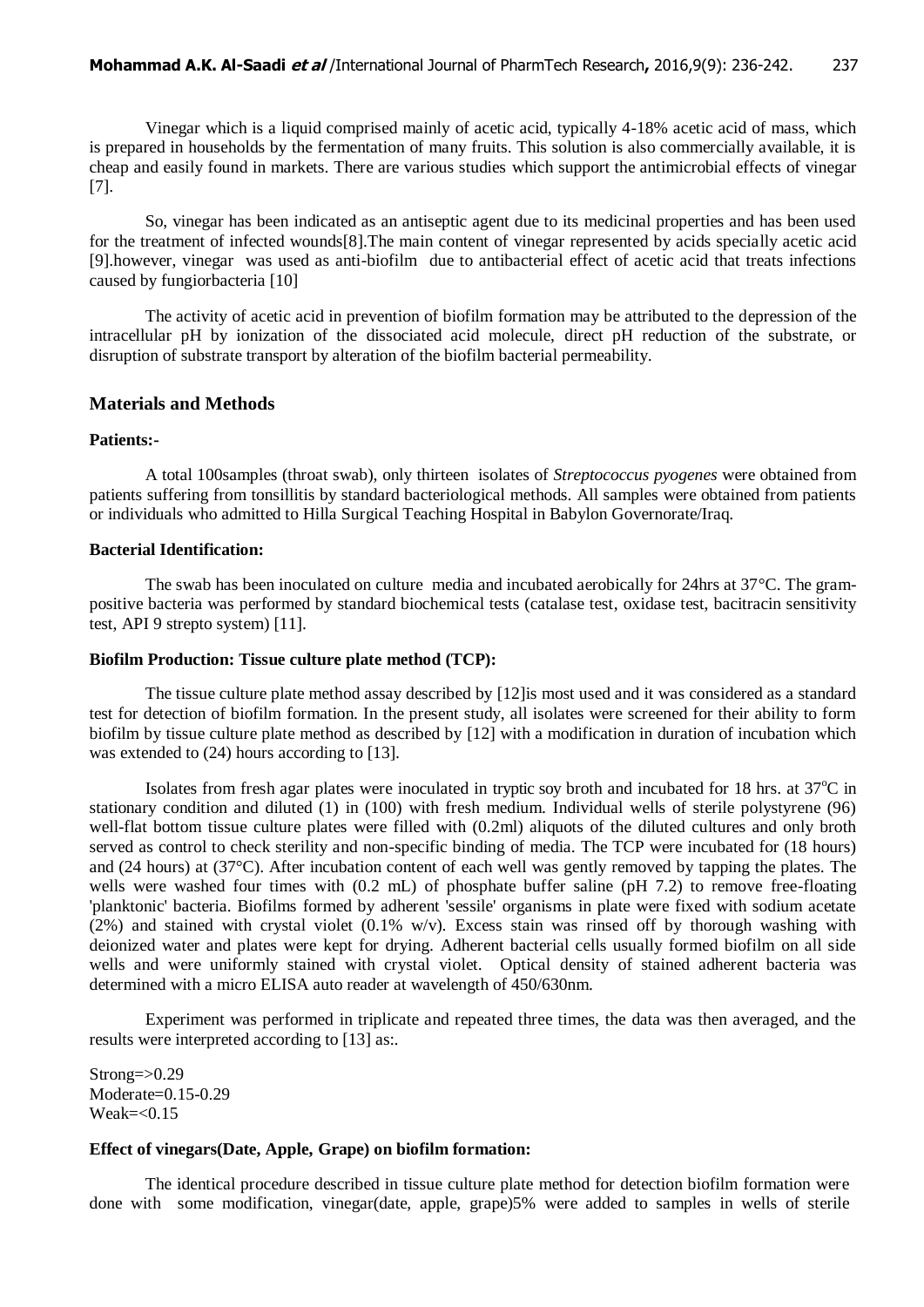polystyrene 96 well-flat bottom tissue culture plate, after fixed with sodium acetate for half an hour and all steps done as the same steps that described previously.

#### **Ethical approval:**

The necessary ethical approval from ethical committee in Hilla Surgical Teaching Hospital was obtained. Moreover, all subjects involved in this work were informed and the agreement required for doing the experiments and publication of this work was obtained from each one prior the collection of samples.

#### **Results:-**

#### **Biofilm formation by** *S. pyogenes***:**

The results revealed that 10/13(76.9%) of *S. pyogenes* isolates were high biofilm former, the moderate biofilm formation were accounted for 3/13 (23%) of *S. pyogen*es isolates, while there is no isolated that express non biofilm formation as shown in table (1).

#### **Table 1: Formation of biofilm in** *S. pyogenes* **by Tissue culture plate.**

| Bacterial Isolates(no.)   | Biofilm formation |           |          |
|---------------------------|-------------------|-----------|----------|
|                           | $Strong*$         | Moderate* | Weak*    |
| <i>S. pyogenes</i> $(13)$ | $10(76.9\%)$      | 3(23%)    | $0(0\%)$ |

#### **Table (2) Effect of Date vinegar in biofilm formation.**

| <b>Bacterial Isolates(no.)</b> | <b>Biofilm after adding Date vinegar</b> |          |           |
|--------------------------------|------------------------------------------|----------|-----------|
|                                | Strong                                   | Moderate | Weak      |
| S. pyogenous (13)              | 0%                                       | 0%       | 13 (100%) |

#### **Table (3) Effect of Apple vinegar in biofilm formation**

| <b>Bacterial Isolates(no.)</b> | <b>Biofilm after adding Apple vinegar</b> |            |           |
|--------------------------------|-------------------------------------------|------------|-----------|
|                                | Strong                                    | Moderate   | Weak      |
| S. Pvogenes(13)                | 0%                                        | $1(7.7\%)$ | 12(92.3%) |

#### **Table (4) Effect of Grape vinegar in biofilm formation**

| <b>Bacterial Isolates(no.)</b> | <b>Biofilm after adding Grape vinegar</b> |             |           |
|--------------------------------|-------------------------------------------|-------------|-----------|
|                                | Strong                                    | Moderate    | Weak      |
| <i>S. Pyogenes</i> $(13)$      | $0\%$                                     | $2(15.4\%)$ | 11(84.6%) |

#### **Effect of vinegar (Date, Apple, Grape) in biofilm formation:**

The three types of vinegar (date vinegar, apple vinegar, grape vinegar) used as anti-biofilm formation *in vitr*o by growing bacterial isolates on polystyrene plates in tryptic soy broth supplemented with date vinegar, apple vinegar, grape vinegar at (5% concentration). After an 18-hour incubation time, the biofilms were stained with CV and OD value 450/630nm was measured. The results is shown in table (2), Table (3) and Table (4). The date vinegar prevented biofilm formation in 13(100%) biofilm producer isolates of *S. pyogenes* throughout readings of optical densities and comparison with depending criteria. In apple vinegar 12 (92.3%) isolates were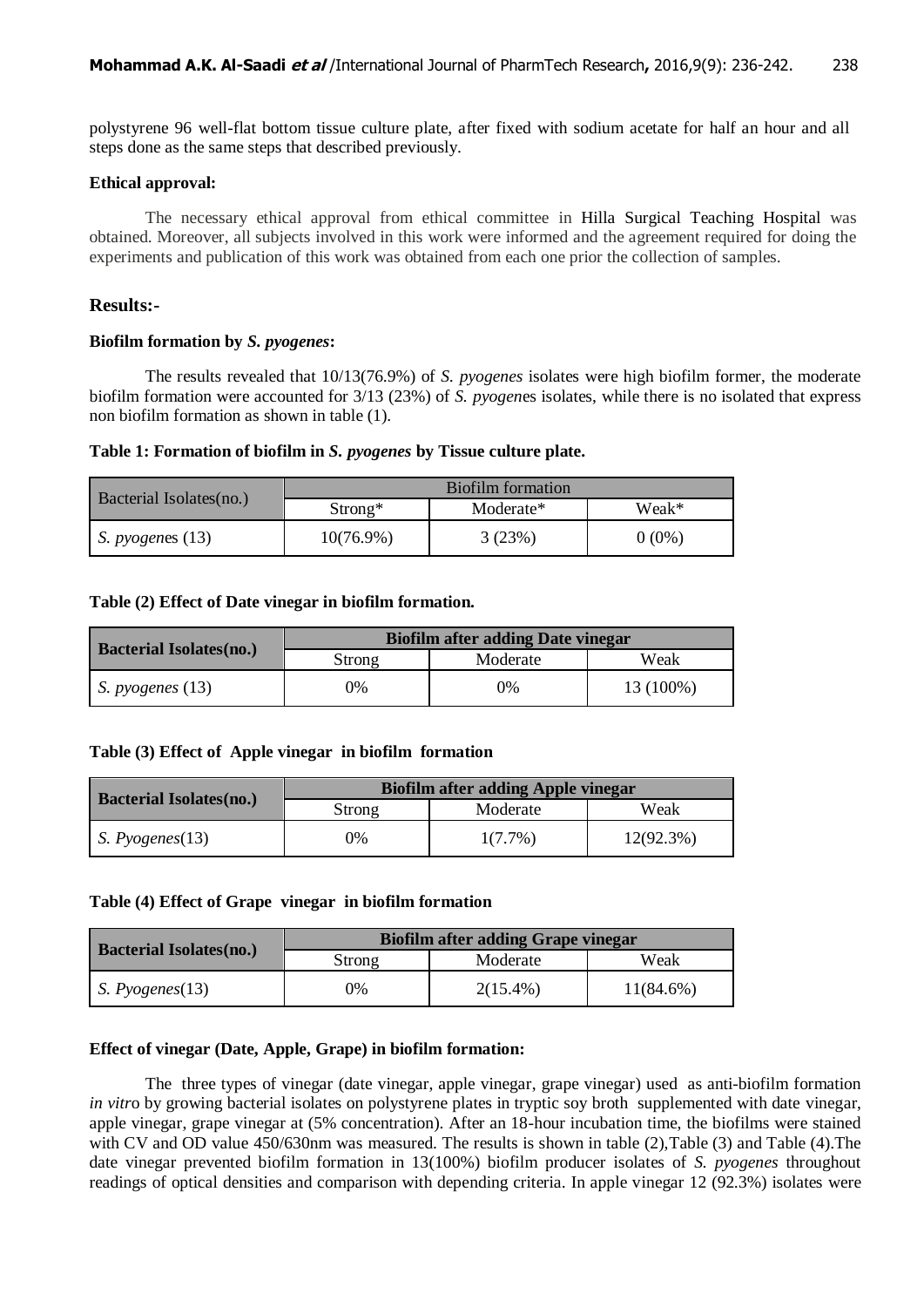eradicated, except one. Also, in the third type; grape vinegar there was two isolates not eradicated, while 11 (84.6%) isolates were eradicated depending on biofilm criteria.

# **Discussions:-**

Tonsillitis is one of a major public health concern both in developed and developing countries. *Streptococcus pyogenes* is considered one of the most prevalent human pathogens, which causes a wide of infections and the most frequent of them is tonsillitis, so it's responsible for a variety of infectious diseases and immunological complications [14]

Biofilm formation on polymeric surface was tested in the semi quantitative microtiter plate test (biofilm assay) using tryptic soy broth. This assay was repeated as triplicate to increase the accuracy of assy. The results revealed that 10/13(76.9%) of *S. pyogenes* isolates were high biofilm former, the moderate biofilm formation were accounted for 3/13 (23%) of *S. pyogenes* isolates, while there is no isolated that express non biofilm formation.

This result is agreement with the result obtained by [15] who were reported the percentage about 75.9% also this result is correlated with result obtained by [16] who reported that the percentage about (70.8%). Classification of bacteria as weak, moderate, or strong biofilm producers regulated by diverse factors, including the biotypes and the growth medium [17]. According to data obtained in this study, the presence of strong or moderate production of biofilm will confer bacteria to adhere strongly to the tonsil. However, weak positive may express the bacteria may be under stress condition or the growth is weak that made the biofilm weak or cannot be produced.

[18] were demonstrated the crystal violet microtiter plate test as a simple and rapid method to quantify biofilm formation of different bacterial strains. It is a basic dye known to bind to negatively charged molecules on the cell surface as well as polysaccharides and nucleic acid and therefore gives on overall measure of the whole biofilm. Crystal violate was used as a standard technique for rapidly accessing cell attachment and biofilm formation in a range of gram positive and gram-negative bacteria as well as yeast

They speculate about the reasons for different influence of nutritional content of the growth medium for biofilm formation. The possible explanation for the different response of bacteria to environmental conditions could be the results of mutations in genes that control biofilm formation [19], lead to propose a strong dependence between using of various sugar supplementations is essential for biofilm formation and growth condition biofilm formation and [13].

*Streptococcus pyogenes* is resistant to antibiotics and host defense mechanisms [20], but they can be released and cause acute infections. Antibiotic therapy can improve symptoms caused by bacteria that are released from biofilms, but cannot eliminate biofilms. For this reason, bacterial biofilms cause recurrent infections, until they are removed completely using surgical methods [15].

Biofilms are considered to be an important cause of chronic infection. Some studies have been reported the presence of biofilms in patients with recurrent tonsillitis [21].

Some bacterial species are able to evolve a biofilm, at the same time considered as important frequent pathogen for tonsillitis. For example, *Streptococcus pyogenes*, *Pseudomonas aeruginosa, Haemophilus influenza, Staphylococcus aureus*, and *Streptococcus pneumoniae* [22],[23], [24].

[25] which they have demonstrated the symptoms like apnea, tonsillar and adenoids hypertrophy, harsh raucous sound, and cervical adenopathies to be related to the presence of biofilm in the tonsils.

*Streptococcus pyogenes* has ability to invade tonsil crypts and proliferate, causing an acute inflammatory reaction and pus formed in the crypts. The infection occasionally extends to adjacent tissues. So, tonsillectomy is advised after at least five repeated attacks of tonsillitis per year [15].

The presence of *Streptococcus pyogenes* biofilm in tonsillar tissue demonstrate one mechanism for the increased survival of this microorganism during antimicrobial therapies[26]. Biofilms *of Streptococcus*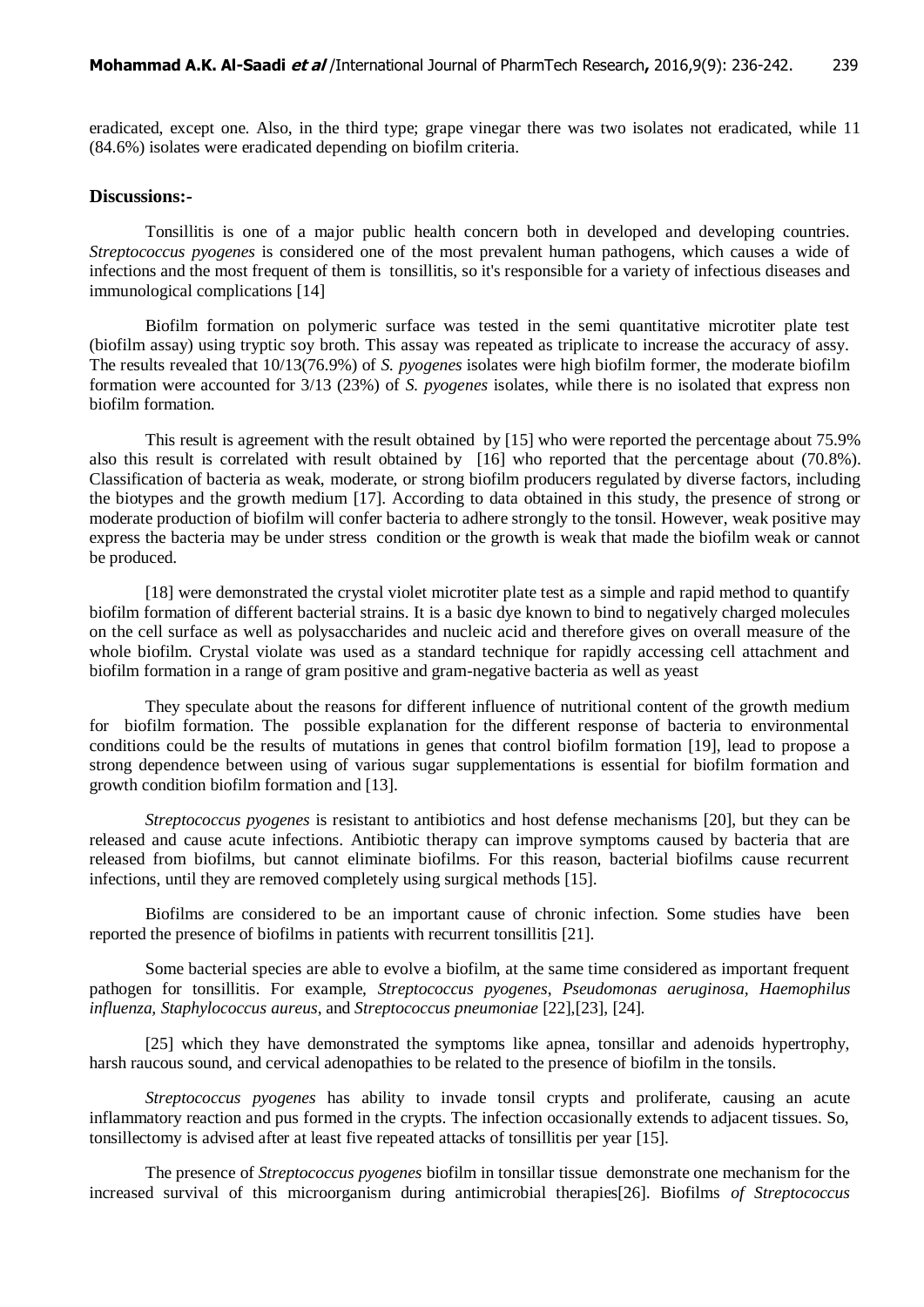*pyogenes* play a role in the severity and progression of life-threatening human disease [27]. It also play an important role in most of the human infections caused by bacteria.

On the other hand, the effect of vinegar (date, apple and grape) on biofilm formation was also studied. So, vinegars has a clear inhibitory effect on the formation of the biofilms; this result is in agreement with results obtained by [28]. Three different types of vinegar were used on considering that the main components of them were acids specially acetic acid, which has been used as disinfectant against various contaminants [29].furthermore it appeared to have antimicrobial potential .In addition to that, it is considered easy to obtainand cheap. These types of vinegar include: date vinegar with 5 % acidity; apple vinegar with 5 % acidity; and grape vinegar with 5 % acidity. All of them considered as table vinegar due to the limitation of their acidity not more than 5% in order not to be harmful for living tissues when used by human.

Vinegar was used as anti-biofilm, because of antibacterial effect of acetic acid that treats infections caused by fungusorbacteria [10]. Furthermore, vinegar used as a surfactant against *Streptococcus pyogenes*  [30]. It also used for the disinfection ,as anti-septic for sores and treatment of oral inflammatory processes [31].

There were no observable difference among types of vinegar, date vinegar was the best for biofilm prevention, which is possibly due to one of its components that have antibacterial activity besides acetic acid also may be due to presences of flavonoids, alkaloids, tannins, saponins, carbohydrates and steroids in this fruit according to the chemical analysis [32].

In addition, apple vinegar is essential role in biofilm eradication, however it less than date vinegar. This antimicrobial effect may be due to high content of phenolic compounds in apple as illustrate by [33] who was explained the direct relationship between phenolic content of apple extract and the antimicrobial effect on human pathogens.

Also, grape vinegar had the least effect in biofilm compared with the other two types, however it prevented biofilm remarkably. This may be due to difference in concentrations of grape components, as demonstrate by [34] who explained that grape extract containing high levels of polyphenols inhibited streptococcal biofilm. It has been found that grape extracts include flavanol, polyphenols, anthocyanins and catechins, which exhibited different antimicrobial activity according to their concentrations, also it is strongly bactericidal and is used in traditional medicine to cure infections. Moreover, grape vinegar is low in calories and consumption is associated with a number of health benefits.

#### **References:-**

- 1. Roberts, A. L.; Connolly, K. L.; Kirse, D. J.; Evans, A. K.; Poehling, K. A.; Peters, T. R.(2012). Detection of group A Streptococcus in tonsils from pediatric patients reveals high rate of asymptomatic . BMC Pediatrics.12:3.
- 2. Teepica, Priya.D.; Srinivasan, P.; Guna, G.; Manimekalai, K.; and Dineshbabu, J.(2015). In vitro antibiofilm activity of Piper longum and Piper nigrum against clinical isolates of Streptococcus pyogenes isolated from pharyngitis patients, *Int Res J Pharm*. 6(2).pp:122-132.
- 3. Palmer, J. N. (2005). "Bacterial biofilms: do they play a role in chronic sinusitis?" *Otolaryngologic Clinics of North America*, vol. 38, no. 6. pp:1193–1201.
- 4. Brook, I. (2001). "Failure of penicillin to eradicate group A beta-hemolytic streptococci tonsillitis: causes and management," *Journal of Otolaryngology*, vol. 30, no. 6. pp :324–329.
- 5. Ogra, P.; and Welliver, R.S.(2008).Effects of early environment on mucosal immunologic homeostasis, subsequent immune responses and disease outcome. Nestle Nutrition Workshop Series: *Pediatric Program* vol. 61.pp:145–181.
- 6. Zernotti, M. E.; Villegas, N. A.; Revol, M. R.(2010). "Evidence of bacterial biofilms in nasal polyposis,"*Journal of Investigational Allergology and Clinical Immunology*, vol. 20, no. 5. pp:380– 385.
- 7. Nascimento, M.S.; Silva, N.; Catanozi, M.P. and Silva K.C. (2003). Effects of different disinfection treatments on the natural microbiota of lettuce. *J Food Prot*,66. pp:1697-1700.
- 8. Costa, D.; Dalmina, F.; Irala, L.E.D. (2009). The use of the vinegar as a chemical auxiliary in Endodontics: a literature review. *Rev Sul-Bras Odontol*. 6:185–193.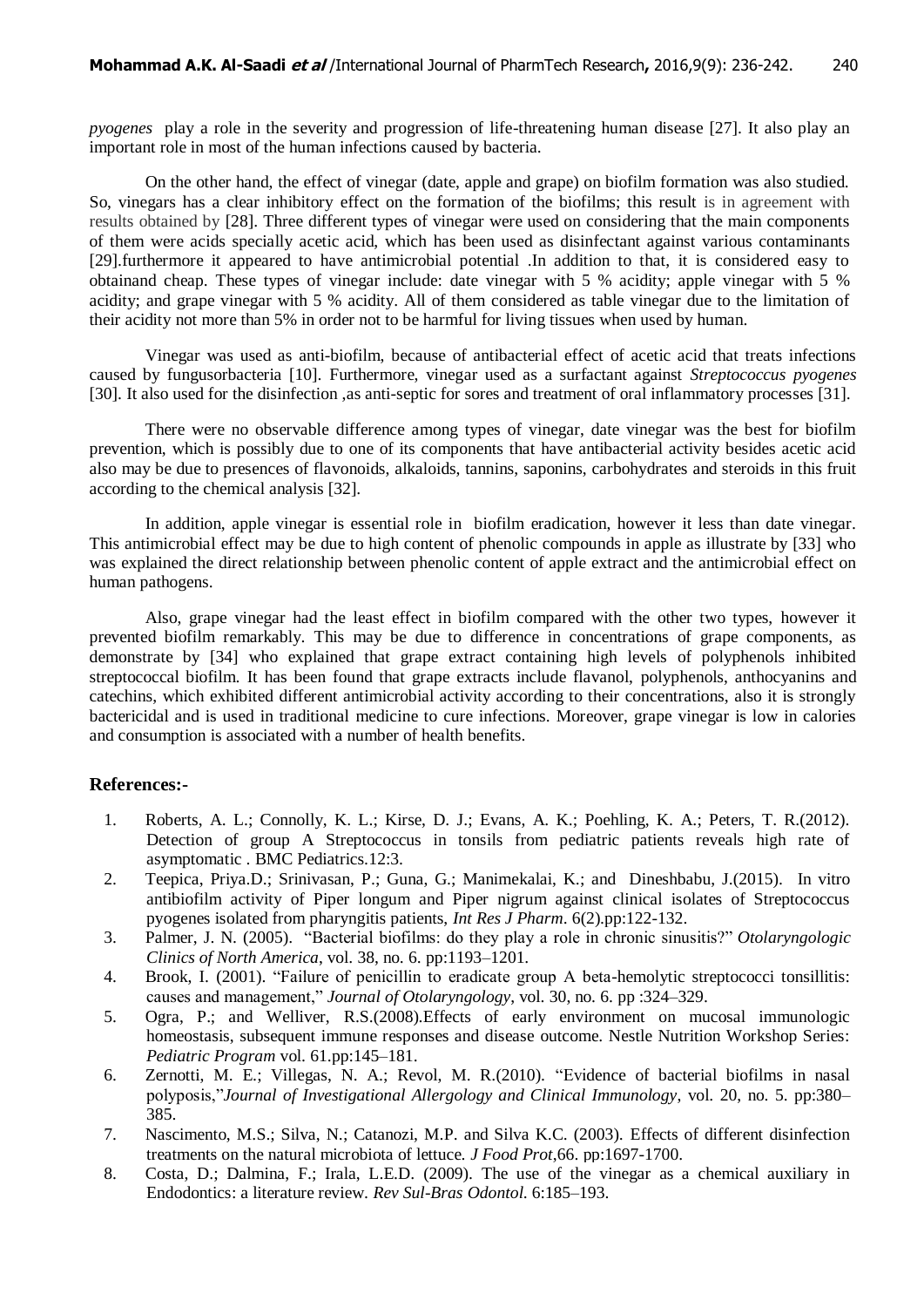- 9. Jafari, A.A.; Tafti, A.F.; Lotfi-Kamran, M.H.; Zahraeii, A. and Kazemi, A.(2012). Vinegar as a removing agent of Candida albicans from acrylic resin plates. *Jundishapur. J Microbiol*, 5 .PP:388- 392.
- 10. Jabir, H.B.; Abbas, F.N. and Khalaf, R.M. (2011). In vitro assessment of antifungal potential of apple cider vinegar and acetic acid versus fluconazole in clinical isolates of Otomycosis. *Thi-Qar Med J*, 5.PP: 126-133.
- 11. Forbes, B.A.;Daniel, F.S.; andAlice, S.W. (2007). Bailey and Scott's diagnostic microbiology. 12<sup>th</sup>. Ed., Mosby. Elsevier Company. USA.
- 12. Christensen,G. D., Barker, L. P., Mawhiney, T. P., Baddour, L. M. & Simpson, W. A. (1985). Identification of an antigenic marker of slime production in *Staphylococcusepidermidis*. Infect Immun. 58.pp:2906– 2911.
- 13. Mathur, T.;Singhal, S.; Khan, S.; Upadhyay, D. J.; Fatma, T.; Rattan, A.(2006). New Drug Discovery Research, Ranbaxy Research Laboratories. New Delhi-110 025, India. 24(1).pp: 25-29.
- 14. Liu, D.; Hollingshead, S.; Swiatlo, E.; Lawrence, M. L.; and Austin, F. W.(2005). Rapid identification of Streptococcus pyogenes with PCR primers from a putative transcriptional regulator gene. Research in microbiology.156(4).pp:564-567.
- 15. Woo, J.H.; Kim, S.T.; Kang, I.L.G.; Lee, J.H.; Cha, H.E.; and Kim, D.Y.(2012). Comparison of tonsillar biofilms between patients with recurrent tonsillitis and a control group. *ActaOtoLaryngologica*, 132.pp:1115–1120.
- 16. Kania, R.E.; Lamers, G.E,.; Vonk, M.J.; Huy,P.T.; Hiemstra,P.S.; Bloemberg, G.V.; andGrote,J.J.(2007). Demonstration of bacterial cells and glycocalyx in biofilms on human tonsils. *Arch Otolaryngol Head Neck Surg*, 133.pp:115–121.
- 17. Stepanovic, S.; Cirkovic, I.; Ranin, L.; and Svabic-Vlahovic, M.(2004). Biofilm formation by Salmonella spp. and Listeria monocytogenes on plastic surface. *Lett in ApplMicrobiol*, 38.pp: 428– 432.
- 18. Li, X.; Yan, Z. and Xu, J.(2003).Quantitative variation of biofilms among strains in natural populations of Candida albicans. Microbiology., 149.pp:353-362.
- 19. Romling, U.; Sierralta, W.D.; Eriksson, K.; and Normark, S.(1998). Multicellular and aggregative behaviour of Salmonella typhimurium strains is controlled by mutations in the agfD promoter. *Molecular Microbiology*, 28.pp:249–264.
- 20. Fux, C. A.; Costerton, J. W.; Stewart, P. S.; and Stoodley, P. (2005)."Survival strategies of infectious biofilms,"*J.Trends in Microbiology*, vol. 13, no. 1. pp:34–40.
- 21. Al-Marzrou, K.A. and Al-Khattaf, A.S.(2008). Adherent biofilms in adenotonsillar diseases in children. *Arch Otolaryngol Head Neck Surg*, 134.pp:20–23.
- 22. Post, J.C.; Stoodley, P.; Hall-Stoodley, L.; and Ehrlich, G.D.(2004).The role of biofilms in otolaryngologic infections. *CurrOpinOtolaryngol Head Neck Surg*. 12.pp:185-190.
- 23. Wang, E.W.; Jung, J.Y.; Pashia, M.E.; Nason, R.; Scholnick, S.; and Chole, R.A.(2005).Otopathogenic Pseudomonas aeruginosa strains as competent biofilm formers. *Arch Otol Head Neck Surg*, 131.pp:983-989.
- 24. Galli, J.; Calo, L.; Ardito, F.; Imperiali, M.; Bassotti, E.;Fadda, G.; and Paludetti, G. (2007). Biofilm formation by Haemophilus influenza isolated from adeno-tonsil tissue samples, and its role in recurrent adenotonsillitis. *ACTA otorhinolaryngologica italic*, 27. pp:134-138.
- 25. Diaz, R. R.; Picciafuoco, S.; Paraje, M. G.(2011). "Relevance of biofilms in pediatric tonsillar disease,"*European Journal of Clinical Microbiology and Infectious Diseases*. vol. 30, no. 12.pp:1503– 1509
- 26. Roberts, A. L.; Holder, R. C.; Reid S. D.(2010). Allelic replacement of the streptococcal cysteine protease SpeB in a Deltasrv mutant background restores biofilm formation. BMC Research Notes.3:281.
- 27. Marks, L. R.; Mashburn-Warren, L.; Federle, M. J.; Hakansson, A. P.(2014). Streptococcus pyogenes biofilm growth in vitro and in vivo and its role in colonization, virulence, and genetic exchange. The Journal of Infectious Diseases.210 (1).pp:25–34.
- 28. Narjis, F. Ismael.(2013).Vinegar" as Anti-bacterial Biofilm formed by Streptococcus pyogenes Isolated from Recurrent Tonsillitis Patients, in vitro.*JJBS*.Volume 6, Number 3.pp:191-197.
- 29. Komiyama, T.; Sato,T.R.; O'Connor, D.H.; Zhang, Y.X.; Huber, D.; Hooks, B.M.(2010). Learningrelated fine-scale specificity imaged in motor cortex circuits of behaving mice. *Nature* 464.PP: 1182– 1186.